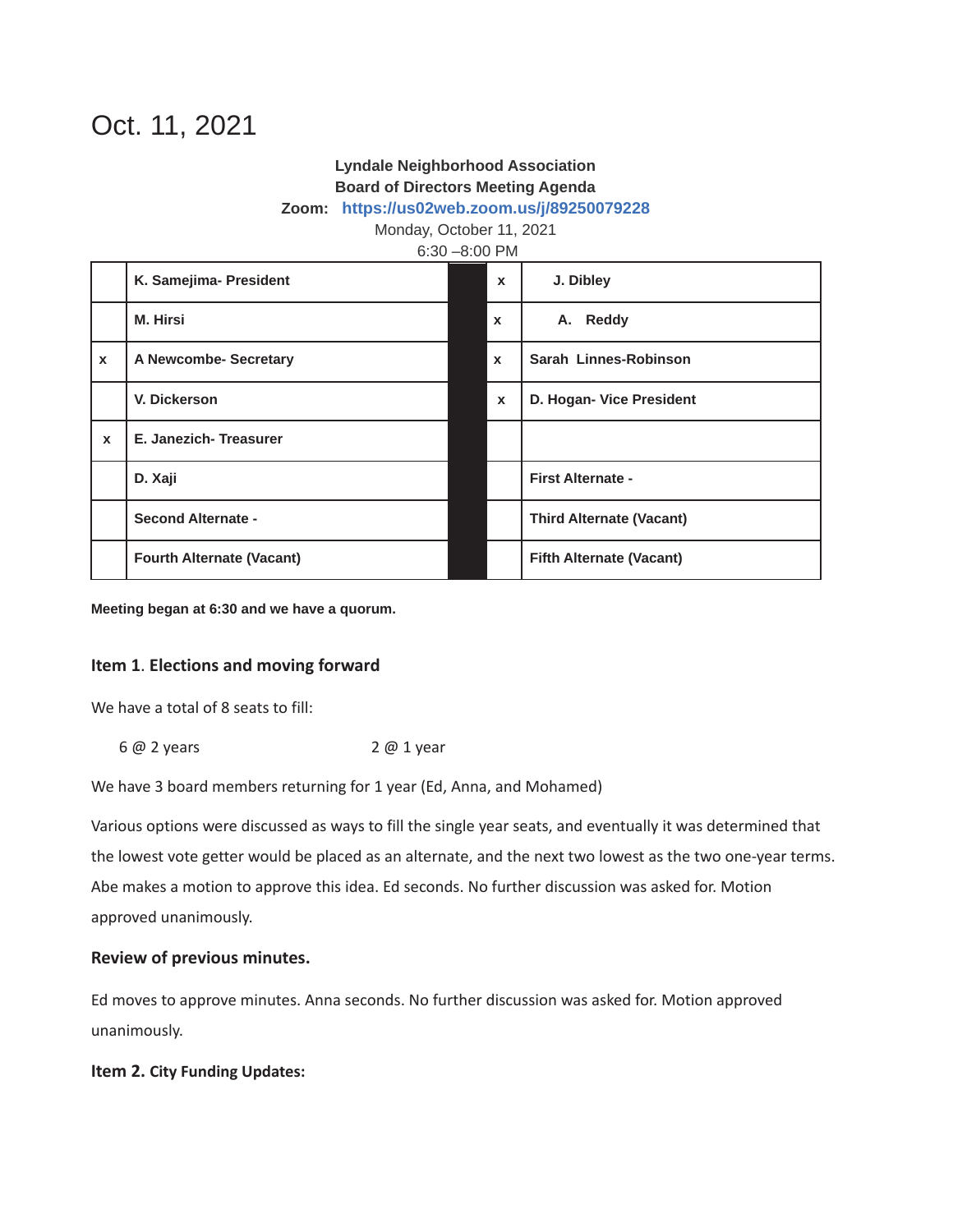Equitable Engagement Fund: plan was rewritten to make it more robust and submitted to the City.

Neighborhood Engagement Fund: this \$15,000 administration budget was very simple to put together, but the list of attachments to it was extensive and included the two policies (in part) discussed below. Board review and/or approve of these two \$55,000 and \$15.000 grant submissions. Anna moves to approve the changes. Ed seconds. Discussion. Motion approved unanimously.

#### **Item 3. Whistle Blower and Language Access as explained by Sarah**

The draft LNA Language Access policy states that LNA will offer translation services in all primary languages as long as funding allows, but beyond that LNA will be able to utilize our own staff to translate documents and interpret conversations to assure that as many neighbors as possible have access to information.

The draft LNA W**histleblower** Policy is also required by the City and protects individuals if they speak up about concerns of wrong-doing. Both policies should be reviewed in partnership with other policies including ADA and the LNA Grievance Policy because there is an echo of repeating information and we want to make sure there are no conflicts. Ed makes a motion to approve the two policies as suggested by Sarah. Abe seconds. No further discussion was asked for. Motion approved unanimously.

### **Item 4. Policy Changes**

#2 Conflicts with roles and responsibilities of the Board. Remove yellow highlights and strike the language. The language to remove leaves too many liabilities on the Board and none on the general membership.

#8 Payroll change wording **FROM** LNA bookkeeper will prepare . . . **TO** payroll will be prepared on semi-monthly pay checks…. ( This is a change in the procedure NOT changing the fact it needs to be done.  $\lambda$ 

Ed makes a motion to strike the highlighted language. Anna seconds. Discussion. Motion approved unanimously.

#### **Coming down the pike**

ADA/HR and a closer look at bylaws. This will probably need a membership vote as we are making significant changes. Current bylaws state: Board will put forward, membership approves. Question for the Board to think about changing the wording to remove "membership approval"?

#### **Item 6. Financial**